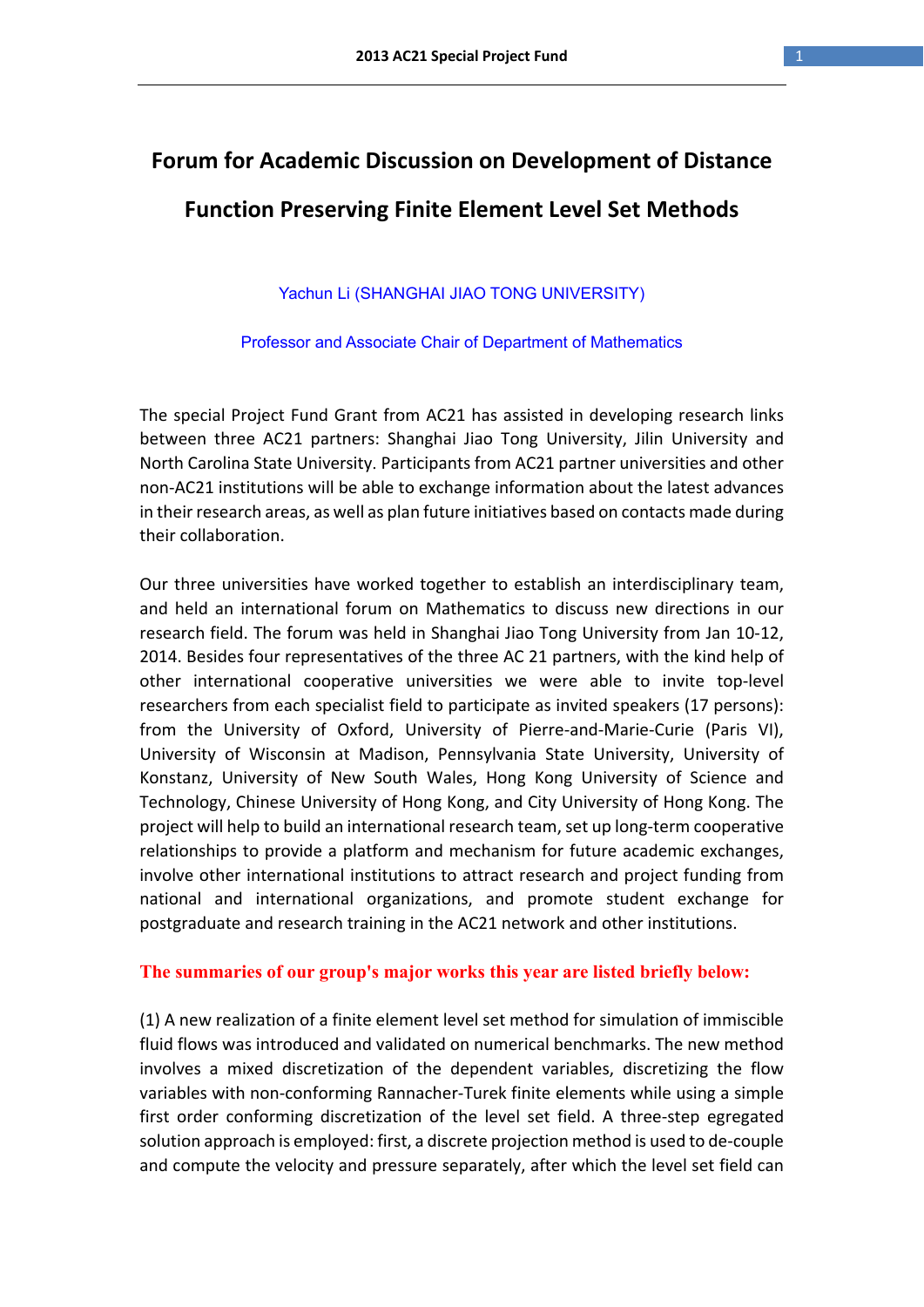be computed independently. The developed method was tested and validated using a static bubble test case and on a numerical rising bubble test case, for which a very accurate benchmark solution has been established. The new approach was also compared against two commercial simulation codes, Ansys Fluent and Comsol Multiphysics, which showed that the method we developed is a magnitude or more accurate and at the same time significantly faster than state‐of‐the‐art commercial codes.

(2) The performance of two commercial simulation codes, Ansys Fluent and Comsol Multiphysics, was thoroughly examined for a recently established two‐phase flow benchmark test case. In addition, the commercial codes were directly compared with the newly developed academic code, FeatFlow TP2D. The results of this study show that the commercial codes fail to converge and produce accurate results, and leave much to be desired with respect to direct numerical simulation of lows with free interfaces. The academic code, on the other hand, was shown to be computationally efficient, produced very accurate results, and outperformed the commercial codes by a magnitude or more.

(3) Numerical simulation of incompressible multiphase flows with immiscible fluids is still a challenging field, particularly for 3D configurations undergoing complex topological changes. In this paper, we discussed a 3D FEMapproach with a high‐order Stokes elements (Q2/P1) for velocity and pressure on general hexahedral meshes. A discontinuous Galerkin approach with piecewise linear polynomials (dG(1)) was used to treat the level set function. The developed methodology allows the application of special redistancing algorithms which do not change the position of the interface. We explained the corresponding FEM techniques for treating the advection steps and surface tension effects, and validated the corresponding 3D code with respect to both numerical test cases and experimental data. The corresponding applications describe the classical rising bubble problem for various parameters and the generation of droplets from a viscous liquid jet in acoflowing surrounding fluid. Both of these applications can be used for rigorous benchmarking of 3D multiphase flow simulations.

(4) The performance of two commercial simulation codes, Ansys Fluent and Comsol Multiphysics, was thoroughly examined for a recently established two‐phase flow benchmark test case. In addition, the commercial codes were directly compared with the newly developed academic code, FeatFlow TP2D. The results from this study show that the commercial codes, failing to converge and produce accurate results, leave much to be desired with respect to direct numerical simulation of flows with free interfaces. The academic code, on the other hand, was computationally efficient, produced very accurate results, and outperformed the commercial codes by a magnitude or more.

To sum up, we have co‐published one SCI paper in a top research journal, *Journal of Computational Physics*, successfully held the "SJTU International Forum on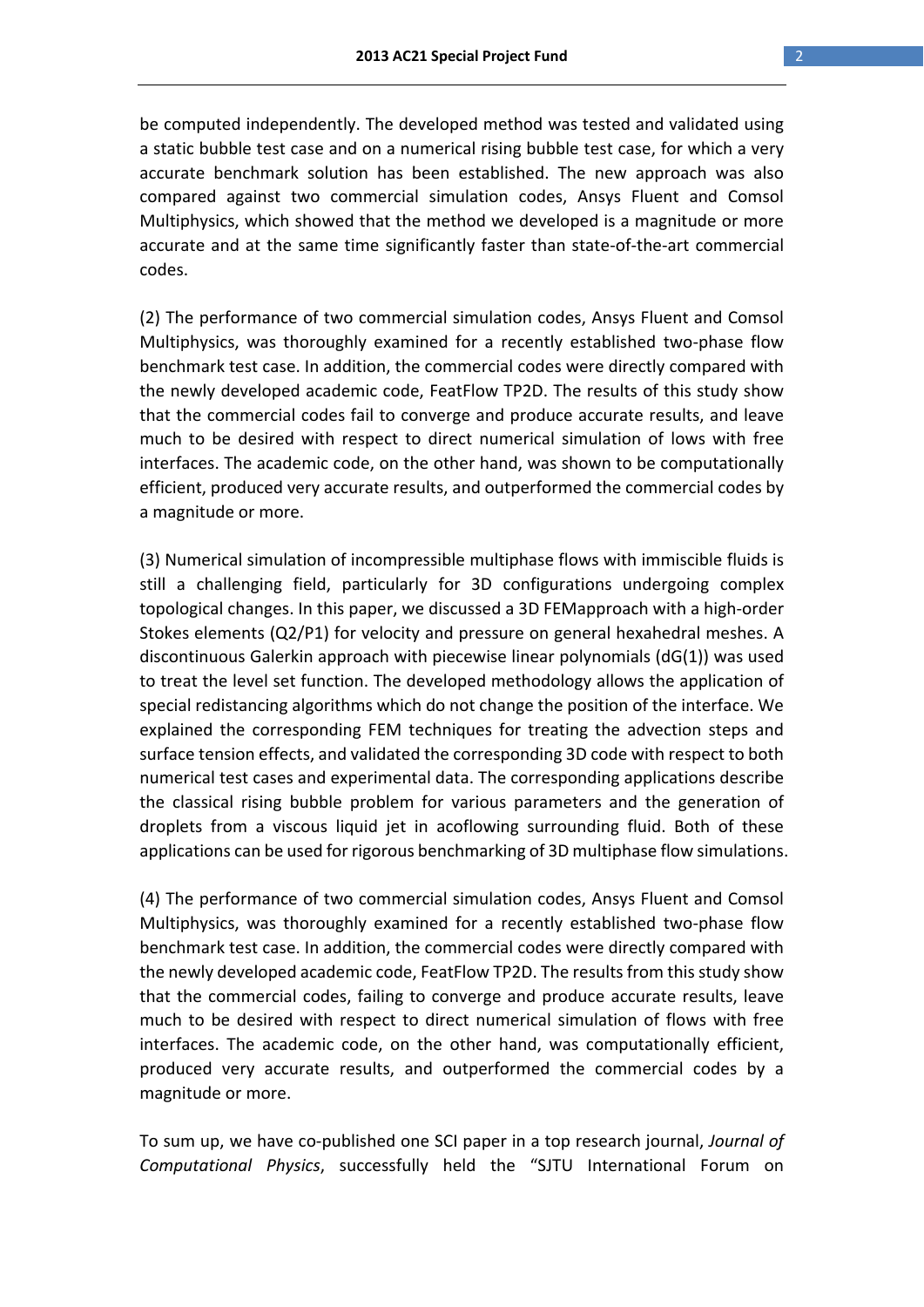Mathematics" in January 2014, developed close collaboration with international research teams, and promoted student exchange for postgraduates and research training within the AC21 network. We have realized most of the aims and objectives of the project.

In addition to the development of the research field on the distance function preserving finite element level set methods, there are a number of sub‐themes that can be embraced under this International Forum theme, such as PDEs, Numerics, Stochastics, Financial Mathematics, and Applied Mathematics, and 17 top‐level speakers from 9 world‐class universities delivered presentations in the forum to exchange ideas about both academic topics and international cooperative programs; therefore, we have changed our forum's name to "SJTU International Forum on Mathematics", which we feel will be more suitable for this forum.

**Lastly, we are pleased to offer our best thanks to the AC21 Special Project Fund and AC21 General Secretariat.**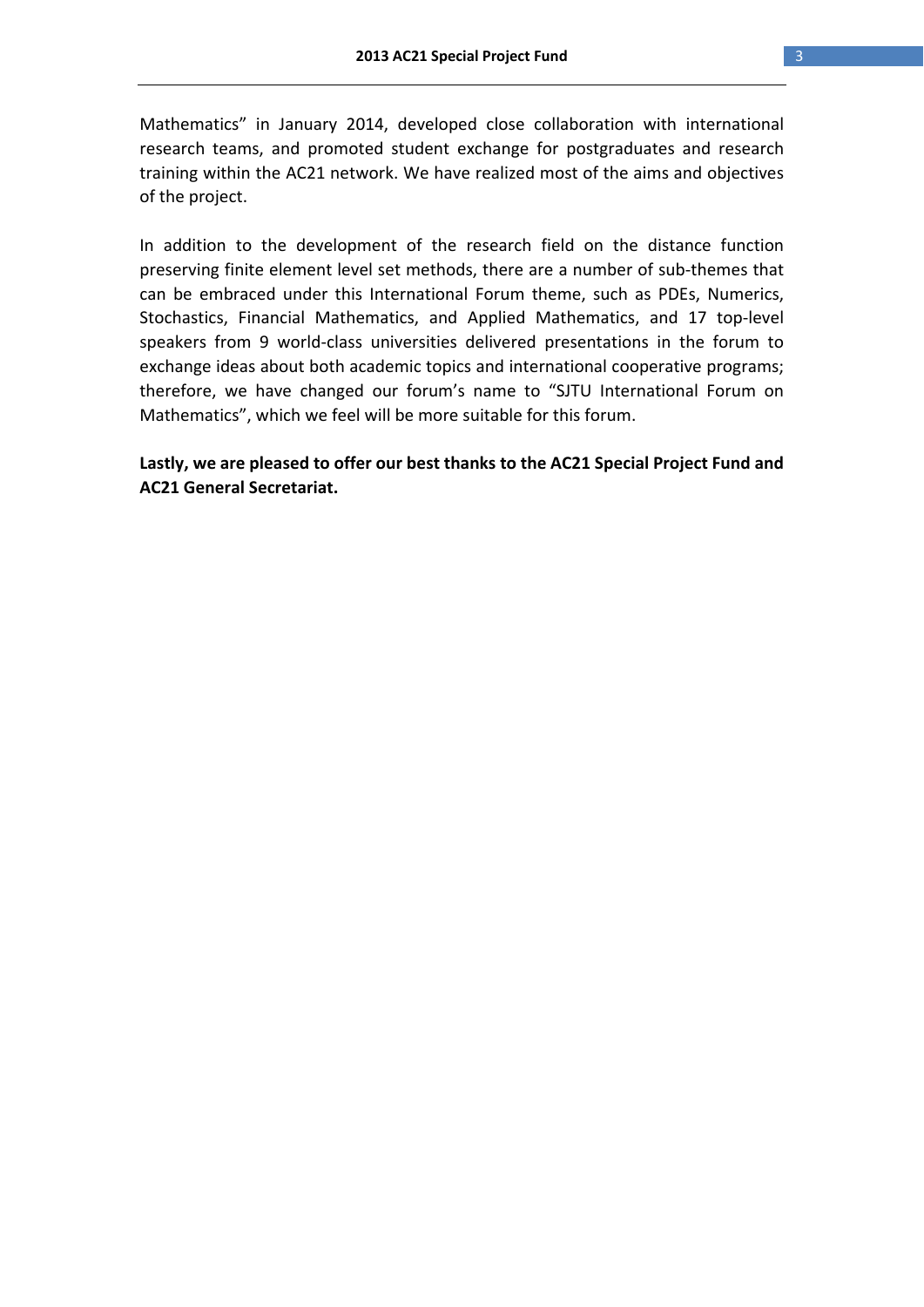| Subjects               | <b>Budgetfunds</b> | Expenditure     | Remarks                             |
|------------------------|--------------------|-----------------|-------------------------------------|
| Forum expenses         | USD1500            | USD2000         | accommodation:<br>USD <sub>90</sub> |
|                        |                    |                 | per day, and 25 person, 3           |
|                        |                    |                 | nights; partial sponsored           |
|                        |                    |                 | by SJTU                             |
| Travel expenses        | <b>USD 2500</b>    | <b>USD 3000</b> | 2 speakers from the U.S             |
| Other costs directly   | <b>USD 500</b>     | <b>USD600</b>   | Printing and Copy, and              |
| related to the project |                    |                 | fee for invited<br>lecture          |
|                        |                    |                 | speakers, sponsored<br>by           |
|                        |                    |                 | <b>SJTU</b>                         |
| Stationary and other   | <b>USD500</b>      | <b>USD800</b>   | including meeting<br>room           |
| consumables            |                    |                 | fees in shanghai in 3days,          |
|                        |                    |                 | $25 - 30$<br>participants<br>city   |
|                        |                    |                 | traffic&<br>dinning<br>in           |
|                        |                    |                 | shanghai in 5days                   |

## **Financial Statement of the Project**

**The website of the forum as below:**